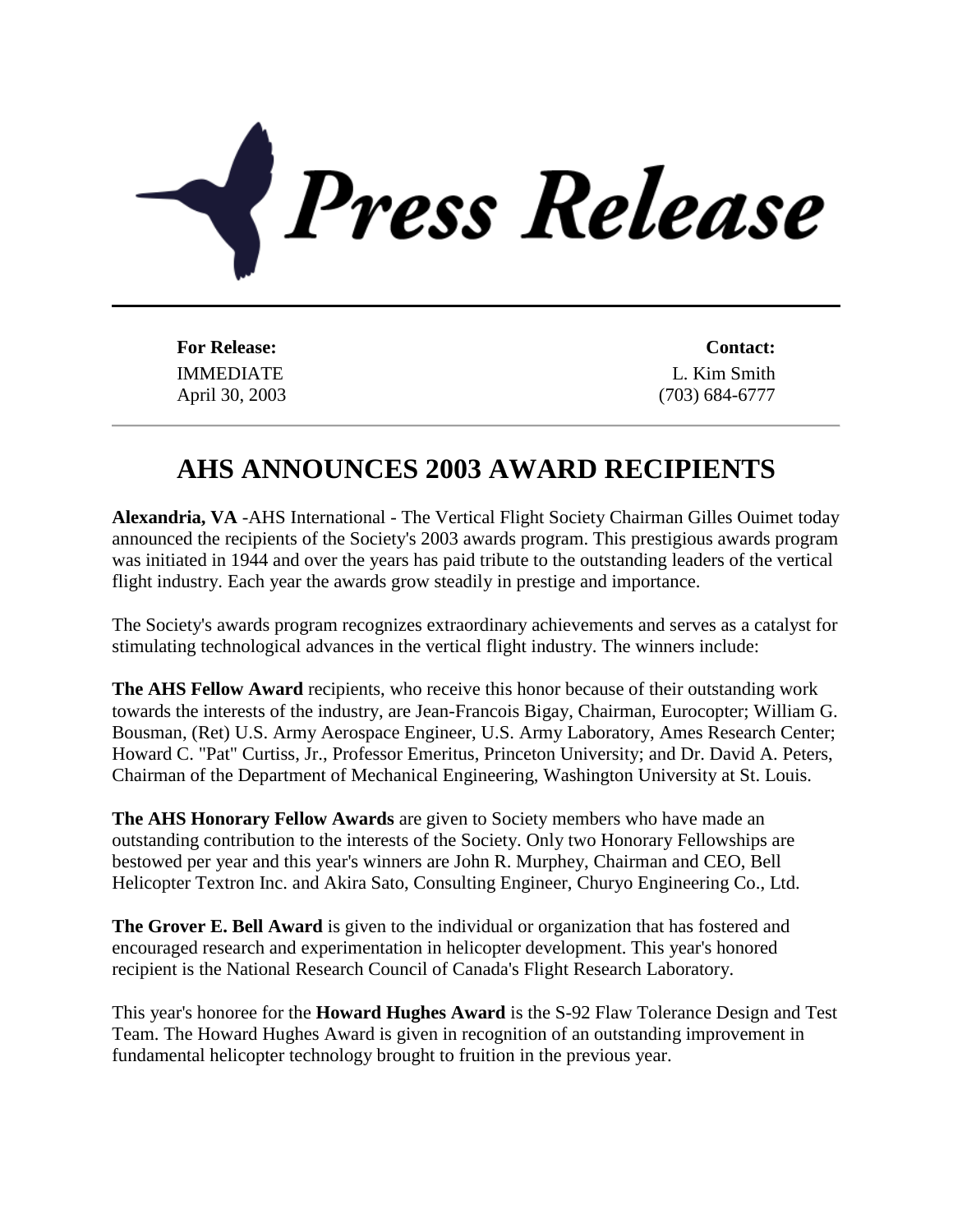Dean C. Borgman, president, Sikorsky Aircraft Corp. is this year's honored recipient of the **Dr. Alexander Klemin Award** . This prestigious award is presented for recognition of notable achievement in the advancement of rotary wing aeronautics. Dean Borgman is a well-known figure in the rotary-wing industry having contributed to significant advances in rotary-wing technology in his more than 35 years of service to the industry.

The NASA/Sikorsky/U.S. Army/ZFL Army UH-60 Black Hawk Individual Blade Control (IBC) Team is the winner of the **Gruppo Agusta International Helicopter Fellowship** . This award is presented to the individual or group who has made the most significant contribution to international vertical flight cooperation.

**The Harry T. Jensen Award** is given in recognition of an outstanding contribution to the improvement of helicopter reliability, maintainability, safety or logistics support through improved design or technical achievement brought to fruition during the preceding year. This year the award is presented to the combined team of the Army Research Laboratory Vehicle Technology Directorate (ARL-VTD); Bell Helicopter Textron Inc., NASA Langley Research Center; National Research Technology Center (NRTC); the Rotorcraft Industry Technology Association (RITA); Sikorsky Aircraft Corp. and The Boeing Company for their efforts on the Multi-Terrain Impact Safety Program.

**The Frederick L. Feinberg Award** is presented to the helicopter pilot or pilots that have made the most outstanding achievement in the previous year. This year's award is given to the rescue crews of the Republic of China Air Force Blue Hawk (S-70) Rescue Crews for the SS Yuansheng No. 2 Barge Rescue. These heroic crews saved 133 of 134 Chinese fisherman from their foundering barge that was engulfed in flames during a tropical storm.

Harold J. Rosenstein, The Boeing Co. is the recipient of the **Paul E. Haueter Award** which is given to an individual or group who makes a significant contribution to the development of VTOL aircraft other than helicopters. Rosenstein is currently Boeing's Phantom Works Site Manager for Advanced Army Programs.

**The Captain William J. Kossler, USCG Award** , which is given to the individual or organization that demonstrates the greatest achievement in practical application of the helicopter, is given to the flight crew members of the U.S. Army's 101st Regiment, 101st Aiborne Division Air Assault ("Killerspades") for Operation Anaconda in Shah-e-Khot Valley in Afghanistan.

**The Robert L. Pinckney Award** honors the memory of an eminent manufacturing engineer from Boeing Helicopters. This award is given in recognition of notable achievement in manufacturing research and development for rotorcraft or rotorcraft components brought to fruition in recent years. This year's recipient is the NRTC/RITA Bell-Sikorsky High Speed Machining of Titanium Team which includes Bell Helicopter Textron Inc., Kennametal Inc., Manufacturing Laboratories, Inc., the National Research Technology Center (NRTC), Remelle Engineering and the Rotorcraft Industry Technology Association (RITA).

**The Alexander A. Nikolsky Lectureship** is awarded to the individual who reflects the highest ideals, goals and achievements in the field of helicopter and V/STOL aircraft engineering and